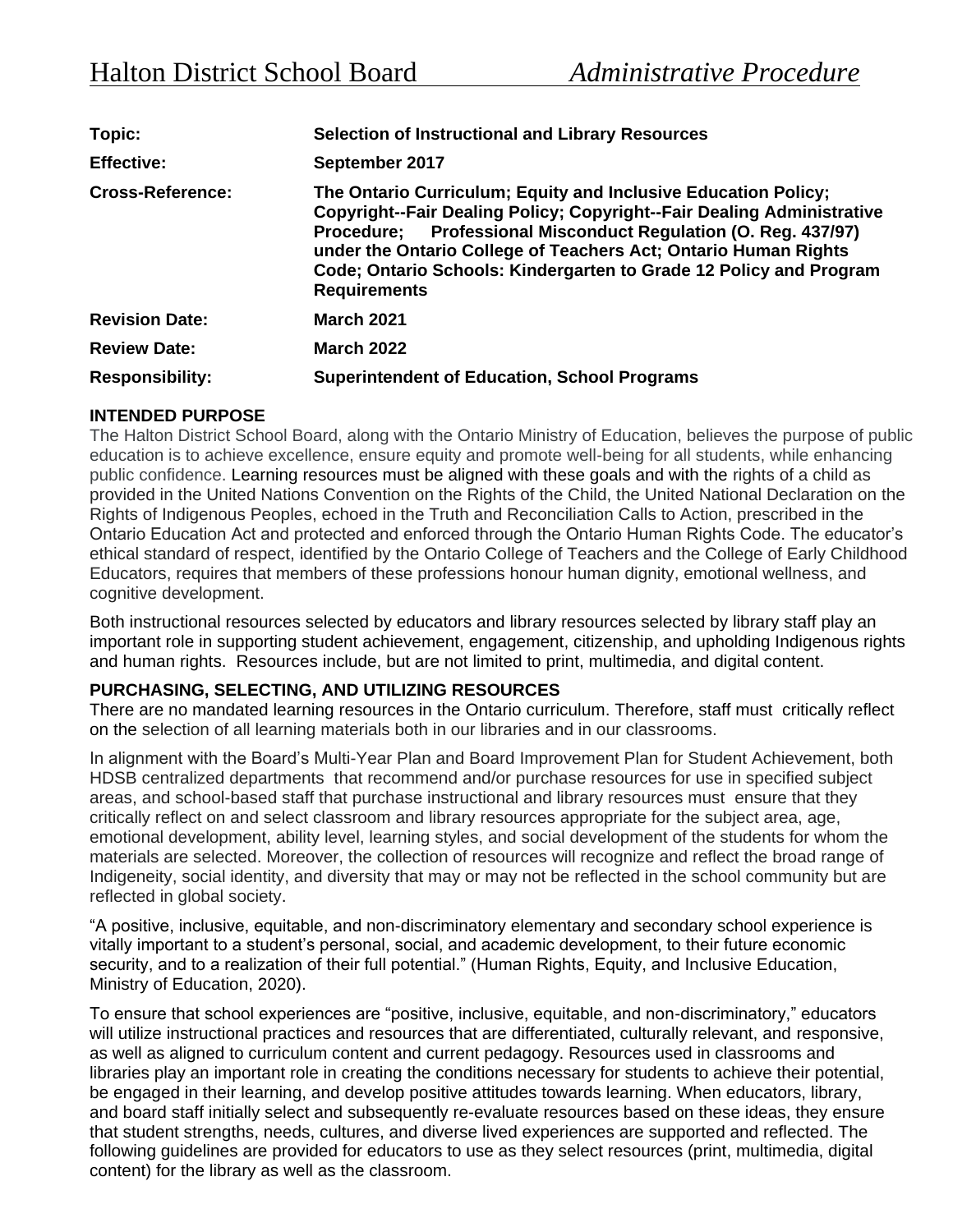# **Selection Guidelines for Administrators, Library Staff and Educators**

## **i. Copyright**

Administrators, library staff and educators will ensure the use of resources is in compliance with the HDSB Copyright - Fair Dealing Policy and Administrative Procedure.

#### **ii. Presentation & Format**

All resources should be:

- Evaluated in terms of presentation, language use, readability, ease of use, graphics/illustrations, and relationship to existing resources;
- In formats that are sufficiently durable, and suitable for frequent use by their intended audience; and,
- Available in alternate formats to meet the requirements of students with special needs and comply with the Accessibility for Ontarians with Disabilities Act.

## **iii. Instructional Value, Scope, and Content**

Resources selected as part of a grade, program, course, and/or to meet the specific needs and strengths of students as reflected in a learner profile should:

- reflect high and appropriate expectations for all students;
- lend themselves to contemporary pedagogy;
- purposely align with curriculum, the instructional context for which they are being used, and support learning goals;
- allow for a range of instructional strategies to be used to meet the needs of a broad range of learners;
- be written in a level of language that is appropriate for the student's age, reading level of the grade, program, or course;
- reflect and affirm the positive representation of communities, lived experiences, and interests of students; avoiding discriminatory stereotypes;
- be examined critically to identify whose voice(s) and/or identities are missing;
- acknowledge and serve to further augment the diversity within any social identity thereby avoiding the perpetuation of a single story;
- avoid misappropriation of material, and, where possible, deliberately select Canadian publishers emphasizing Canadian content from diverse sources;
- ensure that no aspect of a person's identity is ever the topic of a debate even in the context of using a resource to teach about bias to meet specific curriculum expectations (e.g., identifying point of view, recognizing propaganda and its purpose in a given context, or to balance an argument); and,
- align with the rights of a child as stated by the United Nations Convention on the Rights of the Child, protected by the Ontario Human Rights Code, and reflected in the Ontario Education Act.

## **Process of Cyclical and Intentional Replacement of Resources**

Educators and library staff will regularly review existing resources used in all schools, classrooms, and libraries across the district and update/replace them to ensure that students and staff have access to current, engaging, and relevant collection of materials. As such:

- Classics" must be evaluated and reconsidered/replaced to avoid upholding and reinforcing colonialism, a system that is inherently racist, classist, heteronormative, and/or sexist thereby ensuring the body of selected resources serve to dismantle racism and discrimination of any form rather than support it;
- Inclusive Design informs our choice of classroom and school resources;
- Publication dates which identify the context of the information presented are used as a measure of relevance in relation to the current realities of the school community and the world;
- Resources with low to limited library circulation, and outdated concepts are replaced with more engaging and updated materials; and,
- School library staff adhere to an established curation schedule whereby all collections are reviewed every two years.